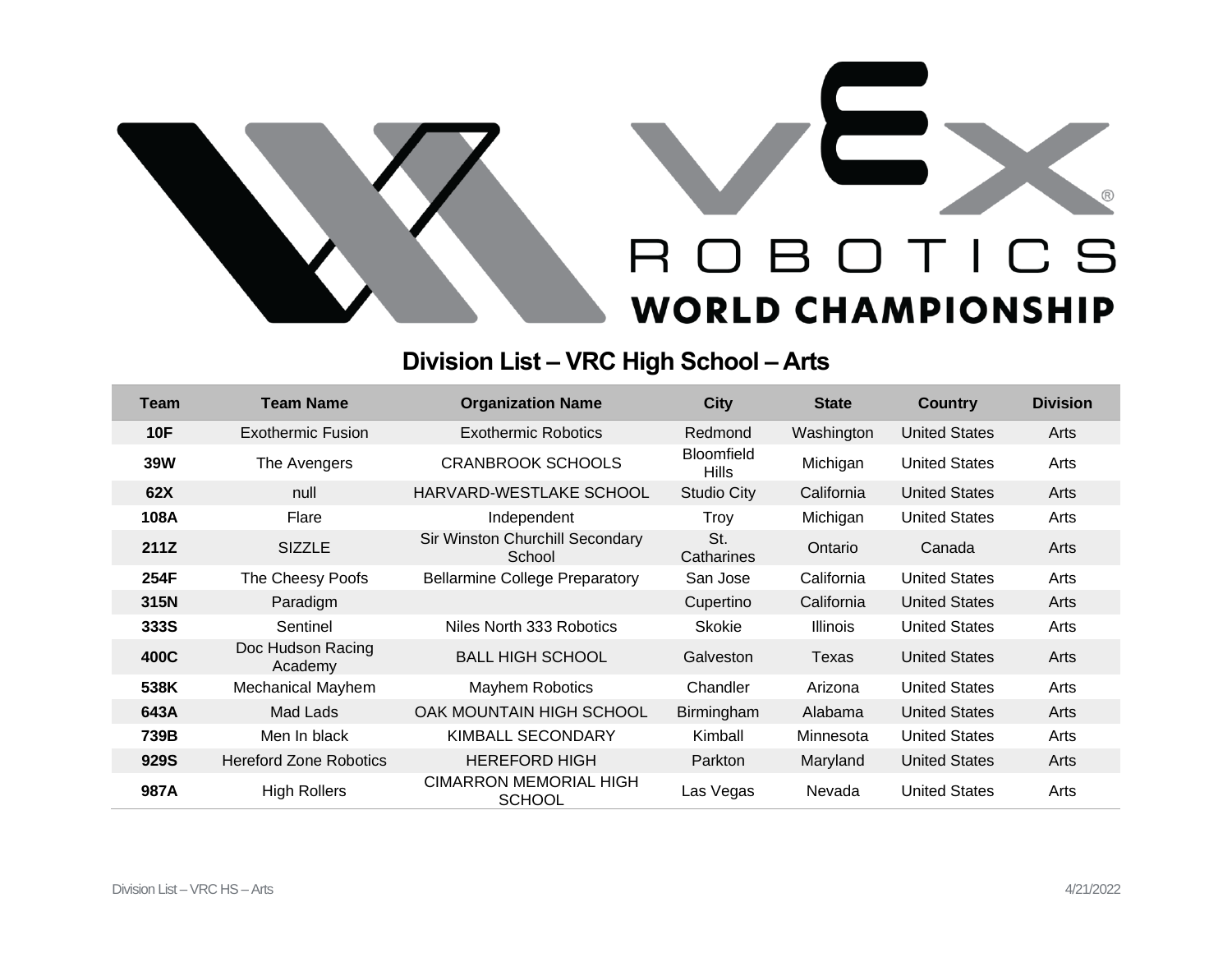| <b>Team</b> | <b>Team Name</b>                | <b>Organization Name</b>                          | <b>City</b>                  | <b>State</b>               | <b>Country</b>       | <b>Division</b> |
|-------------|---------------------------------|---------------------------------------------------|------------------------------|----------------------------|----------------------|-----------------|
| 1022X       | <b>Claremont Robotics</b>       | <b>Claremont Secondary School</b>                 | Victoria                     | <b>British</b><br>Columbia | Canada               | Arts            |
| 1082K       | Quantum Insight                 | LOVEJOY HIGH SCHOOL                               | Lucas                        | Texas                      | <b>United States</b> | Arts            |
| 1197X       | while (1<2){unbeatable}         | <b>Beech Grove Academy</b>                        | Nonington                    |                            | United<br>Kingdom    | Arts            |
| 1274B       | Igneous Robotics                | Igneous Robotics                                  | Phoenixville                 | Pennsylvania               | <b>United States</b> | Arts            |
| 1469A       | New Number Who Dis?             | Holmes Eaglebotz Robotics Club                    | Northridge                   | California                 | <b>United States</b> | Arts            |
| 1669X       | <b>Milpitas Xtreme Robotics</b> | Milpitas High School                              | <b>Milpitas</b>              | California                 | <b>United States</b> | Arts            |
| 1961Y       | <b>SFHS Eaglebots Y</b>         | SOUTH FORSYTH HIGH<br><b>SCHOOL</b>               | Cumming                      | Georgia                    | <b>United States</b> | Arts            |
| 2114R       | <b>Rubberband Robotics</b>      | <b>Branches Homeschool Community</b>              | Phoenix                      | Arizona                    | <b>United States</b> | Arts            |
| 2150A       | Ratio                           | <b>CHADWICK SCHOOL</b>                            | Palos Verdes<br>Peninsula    | California                 | <b>United States</b> | Arts            |
| 2398A       | <b>TW - 2398 Alpha</b>          | SEQUOYAH HIGH SCHOOL                              | Tahlequah                    | Oklahoma                   | <b>United States</b> | Arts            |
| 2501J       | <b>Full Metal Jackets</b>       | THOMAS JEFFERSON HIGH<br><b>SCHOOL</b>            | <b>Council Bluffs</b>        | lowa                       | <b>United States</b> | Arts            |
| 2605D       | Sehome Sea Monsters D           | Sehome High School                                | Bellingham                   | Washington                 | <b>United States</b> | Arts            |
| 2854T       | Trash                           | Lake Creek High School                            | <b>MONTGOME</b><br><b>RY</b> | Texas                      | <b>United States</b> | Arts            |
| 3018E       | Paracord                        | <b>TechnaPWN Robotics</b>                         | <b>Council Bluffs</b>        | lowa                       | <b>United States</b> | Arts            |
| 3162Z       | <b>HHS Gearheads</b>            | HUNTINGTON HIGH SCHOOL                            | Huntington                   | <b>Texas</b>               | <b>United States</b> | Arts            |
| 3303D       | <b>Dublin Robotics Chargers</b> | <b>Dublin Robotics Club</b>                       | Dublin                       | California                 | <b>United States</b> | Arts            |
| 3547H       | <b>VIRUS: Pot Stickers</b>      | <b>Technolgy First</b>                            | Monroe                       | Michigan                   | <b>United States</b> | Arts            |
| 3859W       | Astrobots                       | East Cooper Center for Advanced<br><b>Studies</b> | Mt. Pleasant                 | South<br>Carolina          | <b>United States</b> | Arts            |
| 4142A       | Pearl City High School          | PEARL CITY HIGH SCHOOL                            | <b>Pearl City</b>            | Hawaii                     | <b>United States</b> | Arts            |
| 4330M       | The Squad                       | RANSOM EVERGLADES<br><b>SCHOOL</b>                | Miami                        | Florida                    | <b>United States</b> | Arts            |
| 4478W       | Wumbo                           | <b>MASUK HIGH SCHOOL</b>                          | Monroe                       | Connecticut                | <b>United States</b> | Arts            |
| 4886W       | Waluigi                         | Thetford Academy                                  | <b>Thetford</b><br>Center    | Vermont                    | <b>United States</b> | Arts            |
| 5156D       | <b>Happy Hands</b>              | York High School                                  | York                         | Maine                      | <b>United States</b> | Arts            |
| 5408F       | Sachse FR                       | <b>SACHSE HIGH SCHOOL</b>                         | Sachse                       | <b>Texas</b>               | <b>United States</b> | Arts            |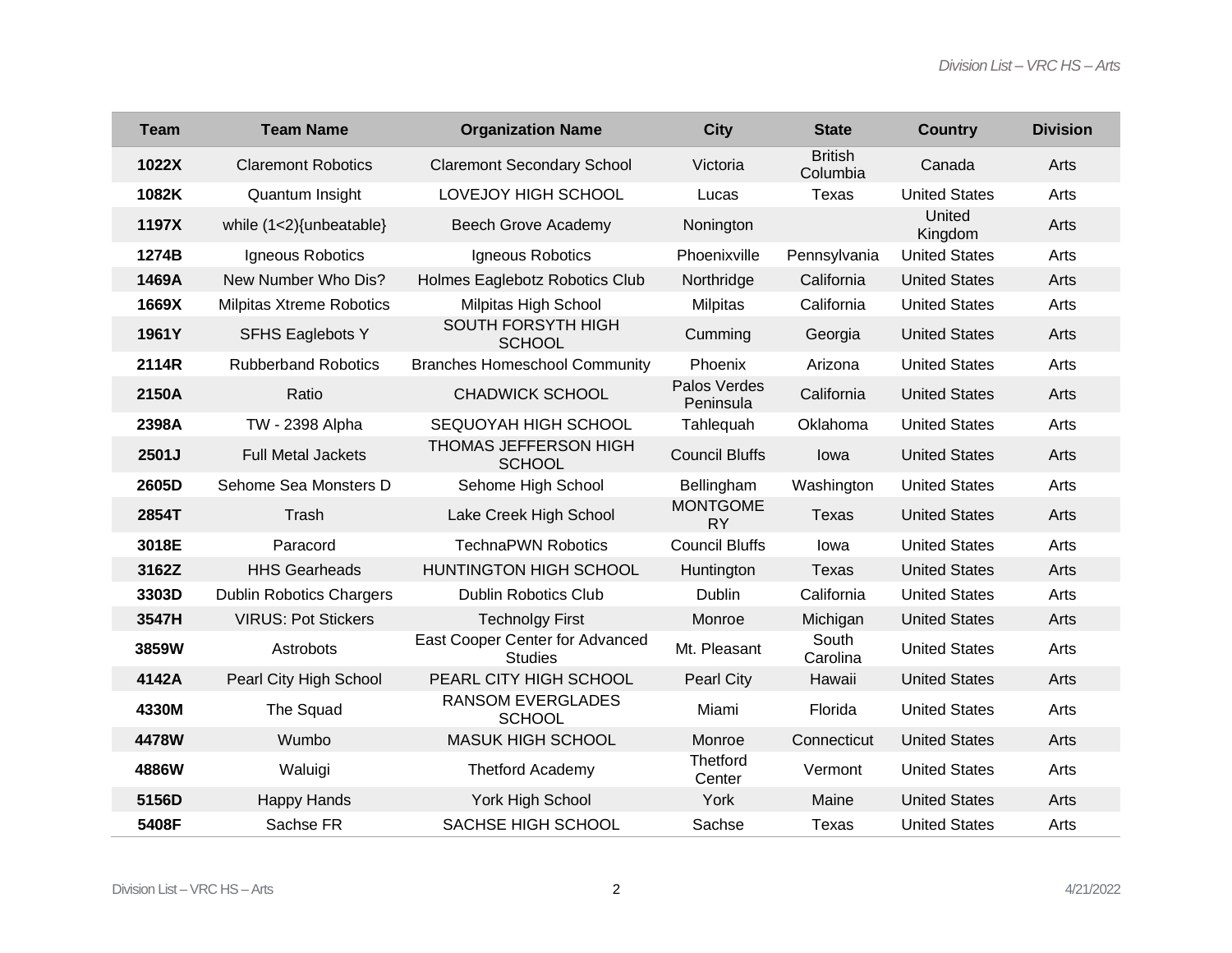| <b>Team</b> | <b>Team Name</b>                   | <b>Organization Name</b>                           | <b>City</b>          | <b>State</b>               | <b>Country</b>                 | <b>Division</b> |
|-------------|------------------------------------|----------------------------------------------------|----------------------|----------------------------|--------------------------------|-----------------|
| 5691X       | 5691X                              | <b>BRYANT HIGH SCHOOL</b>                          | <b>Bryant</b>        | Arkansas                   | <b>United States</b>           | Arts            |
| 6105C       | <b>Blackout Robotics</b>           | Suncoast Polytechnical High<br>School              | <b>SARASOTA</b>      | Florida                    | <b>United States</b>           | Arts            |
| 6277C       | <b>RoboCavs</b>                    | THE HARVEY SCHOOL                                  | Katonah              | New York                   | <b>United States</b>           | Arts            |
| 6741F       | The Five Fates                     | PICKERINGTON HIGH SCHOOL<br><b>CENTRAL</b>         | Pickerington         | Ohio                       | <b>United States</b>           | Arts            |
| 7110B       | Fired Up!                          | <b>CARROLL HIGH SCHOOL</b>                         | Southlake            | <b>Texas</b>               | <b>United States</b>           | Arts            |
| 7157A       | Quarter Pounder<br>W/Cheese        | Bears Robotics @ Chittenango<br><b>High School</b> | Chittenango          | New York                   | <b>United States</b>           | Arts            |
| 7368C       | <b>CCHS Cranium</b><br>Combustion  | <b>COVENANT CHRISTIAN HIGH</b><br><b>SCHOOL</b>    | Indianapolis         | Indiana                    | <b>United States</b>           | Arts            |
| 7580Z       | <b>Zesty Mustaches</b>             | <b>Haslett Robotics Club</b>                       | Haslett              | Michigan                   | <b>United States</b>           | Arts            |
| 7996D       | <b>Distortion</b>                  | <b>HIGLEY HIGH SCHOOL</b>                          | Gilbert              | Arizona                    | <b>United States</b>           | Arts            |
| 8110Z       | Aperture                           | <b>Mankato West Robotics</b>                       | Mankato              | Minnesota                  | <b>United States</b>           | Arts            |
| 8481Z       | <b>Mass Extinction</b>             | <b>Bridger Robotics</b>                            | <b>Bozeman</b>       | Montana                    | <b>United States</b>           | Arts            |
| 8787A       | <b>Eastwood Robotics</b>           | EASTWOOD HIGH SCHOOL                               | El Paso              | Texas                      | <b>United States</b>           | Arts            |
| 8876E       | <b>CHEESE</b>                      | QUEENSBURY SENIOR HIGH<br><b>SCHOOL</b>            | Queensbury           | New York                   | <b>United States</b>           | Arts            |
| 9065P       | <b>Phantom Robotics</b>            | PLATTE COUNTY HIGH                                 | <b>Platte City</b>   | Missouri                   | <b>United States</b>           | Arts            |
| 9181R       | Revolt                             | Seaquam Secondary                                  | Delta                | <b>British</b><br>Columbia | Canada                         | Arts            |
| 9364A       | Iron Eagles - AJAX                 | <b>Brentwood Academy</b>                           | <b>Brentwood</b>     | Tennessee                  | <b>United States</b>           | Arts            |
| 9594S       | <b>RoboCavs</b>                    | <b>Collingwood School</b>                          | West<br>Vancouver    | <b>British</b><br>Columbia | Canada                         | Arts            |
| 10173U      | <b>HBS Phoenix</b>                 | Henrietta Barnett School                           | London               |                            | United<br>Kingdom              | Arts            |
| 11411A      | Team 4 Orange<br><b>Musketeers</b> | Robotiikkakampus, RiihimĤen<br>kaupunki            | Riihimaki            |                            | Finland                        | Arts            |
| 11982C      | <b>ATHS</b>                        | Applied Technology High School                     | Ajman                |                            | <b>United Arab</b><br>Emirates | Arts            |
| 15442B      | Canyon High School                 | <b>CANYON HIGH</b>                                 | Anaheim              | California                 | <b>United States</b>           | Arts            |
| 16868K      | Skill Issue                        | N/A                                                | Markham              | Ontario                    | Canada                         | Arts            |
| 18891A      | $G-4s$                             | Granby 4-H Club                                    | <b>East Hartland</b> | Connecticut                | <b>United States</b>           | Arts            |
| 21668T      | Sample Text                        | <b>CSAAElite</b>                                   | Markham              | Ontario                    | Canada                         | Arts            |
| 25455Y      | Airor 4-OH-4                       | <b>Cranberry Area Jshs</b>                         | Seneca               | Pennsylvania               | <b>United States</b>           | Arts            |